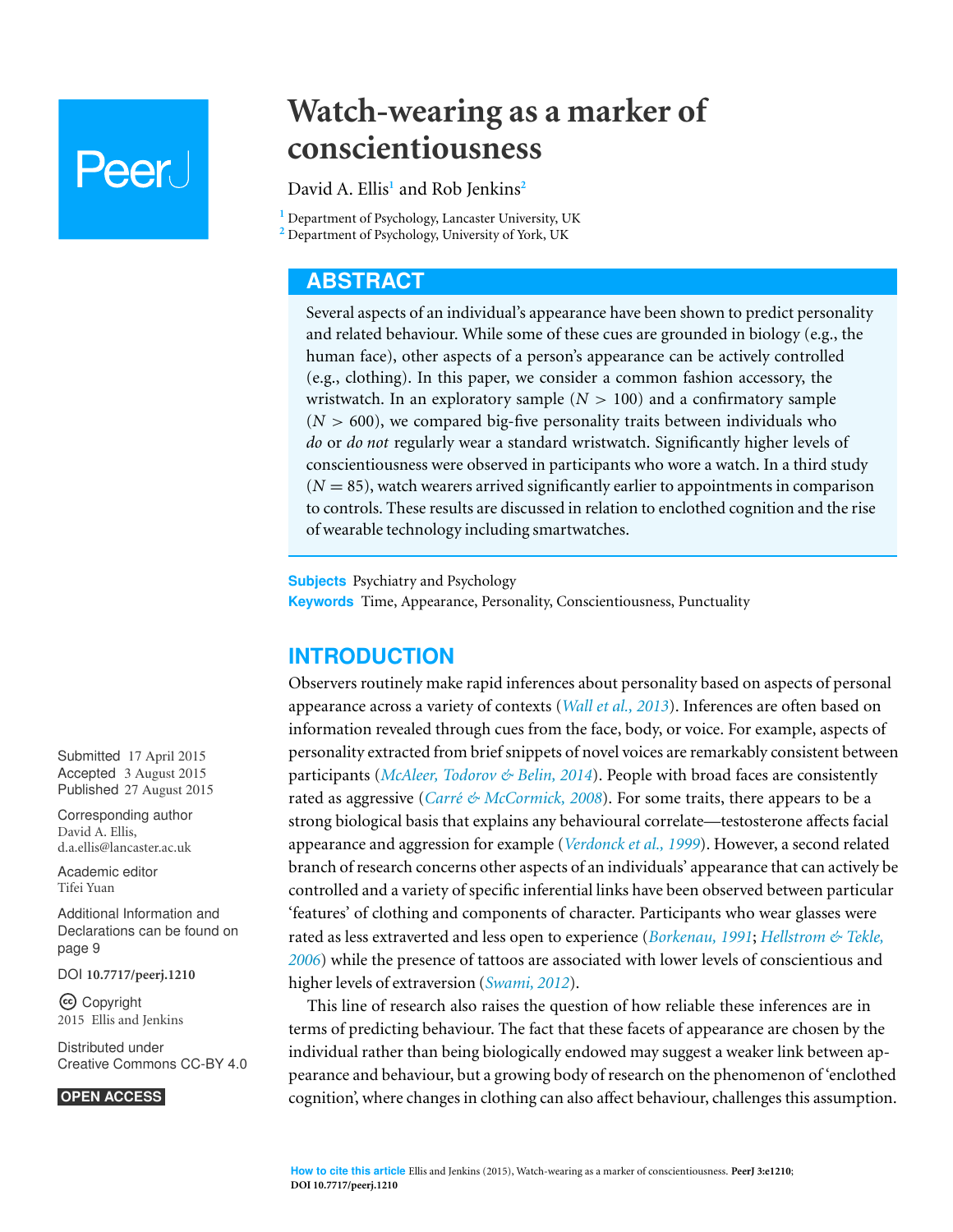*[Adam](#page-9-3) [&](#page-9-3) [Galinsky](#page-9-3) [\(2012\)](#page-9-3)* recently demonstrated that wearing a lab coat described as a 'doctor's coat' increased sustained attention when compared to wearing a lab coat that was labeled as a 'painter's coat.' They argue that 'enclothed cognition' depends on both the symbolic meaning and the physical experience of wearing clothes. In addition, effects running in the opposite direction (from personality to appearance) may be more plausible for non-biological factors. An aggressive person for instance cannot choose to have a broader face, but he could choose to wear black clothes and make themselves appear more aggressive (*[Vrij,](#page-10-4) [1997](#page-10-4)*). Here we focus on one particular clothing accessory, the wristwatch. Watches are an interesting case because they are designed to perform a very specific function—to tell the time. This specificity of function lends itself to experimentation because it suggests very targeted predictions about personality and behaviour.

Despite the rise in mobile devices with built-in clocks, the number of standard watch owners has remained static in recent years (*Hoff[man,](#page-9-4) [2009](#page-9-4)*; *[Mintel,](#page-10-5) [2010](#page-10-5)*). On the other hand, while many people continue to regularly wear a wristwatch, many chose to avoid them completely. Their prominence or absence in everyday life again makes them an ideal candidate when considering external markers of personality.

While research concerning the relationship between personality and an individual's outward appearance appears to be flourishing (e.g., *[Hellstrom](#page-9-2) [&](#page-9-2) [Tekle,](#page-9-2) [2006](#page-9-2)*; *[Gillath](#page-9-5) [et](#page-9-5) [al.,](#page-9-5) [2012](#page-9-5)*; *[Swami,](#page-10-3) [2012](#page-10-3)*), a number of limitations continue to affect this literature. First, there remains an over-reliance on university student samples. These samples may not be representative of the wider population (*[Swami,](#page-10-3) [2012](#page-10-3)*). Secondly, previous research often fails to go beyond self-report (e.g., *[Gillath](#page-9-5) [et](#page-9-5) [al.,](#page-9-5) [2012](#page-9-5)*), with many papers failing to include an additional behavioural measure that may help explain or confirm differences observed in personality scores alone.

In order to overcome these limitations, and based on the premise that a core component of conscientiousness is good timekeeping, planning (*[Back,](#page-9-6) [Schmukle](#page-9-6) [&](#page-9-6) [Eglo](#page-9-6)ff, [2006](#page-9-6)*), and organisation (*[Lee](#page-9-7) [&](#page-9-7) [Ashton,](#page-9-7) [2004](#page-9-7)*), we predicted that watch wearers would score consistently higher on a simple measure of conscientiousness in comparison to non-watch wearers. Accordingly, timekeeping can be operationalised as punctuality and if watch wearers really are more conscientious then they will, in turn, be more punctual in a real-life setting.

# **STUDY 1**

#### **Ethics statement**

The University of Glasgow, College of Science & Engineering Ethics Committee approved all research (2013–4641). Participants were informed about procedures in detail and provided written informed consent.

#### **Method**

#### *Measures*

We assessed personality using the Ten-Item Personality Inventory (TIPI). The TIPI was developed by *[Gosling,](#page-9-8) [Rentfrow](#page-9-8) [&](#page-9-8) [Swann](#page-9-8) [\(2003\)](#page-9-8)* to meet the need for a very brief measure of the Big-Five personality dimensions (extraversion, agreeableness, conscientiousness,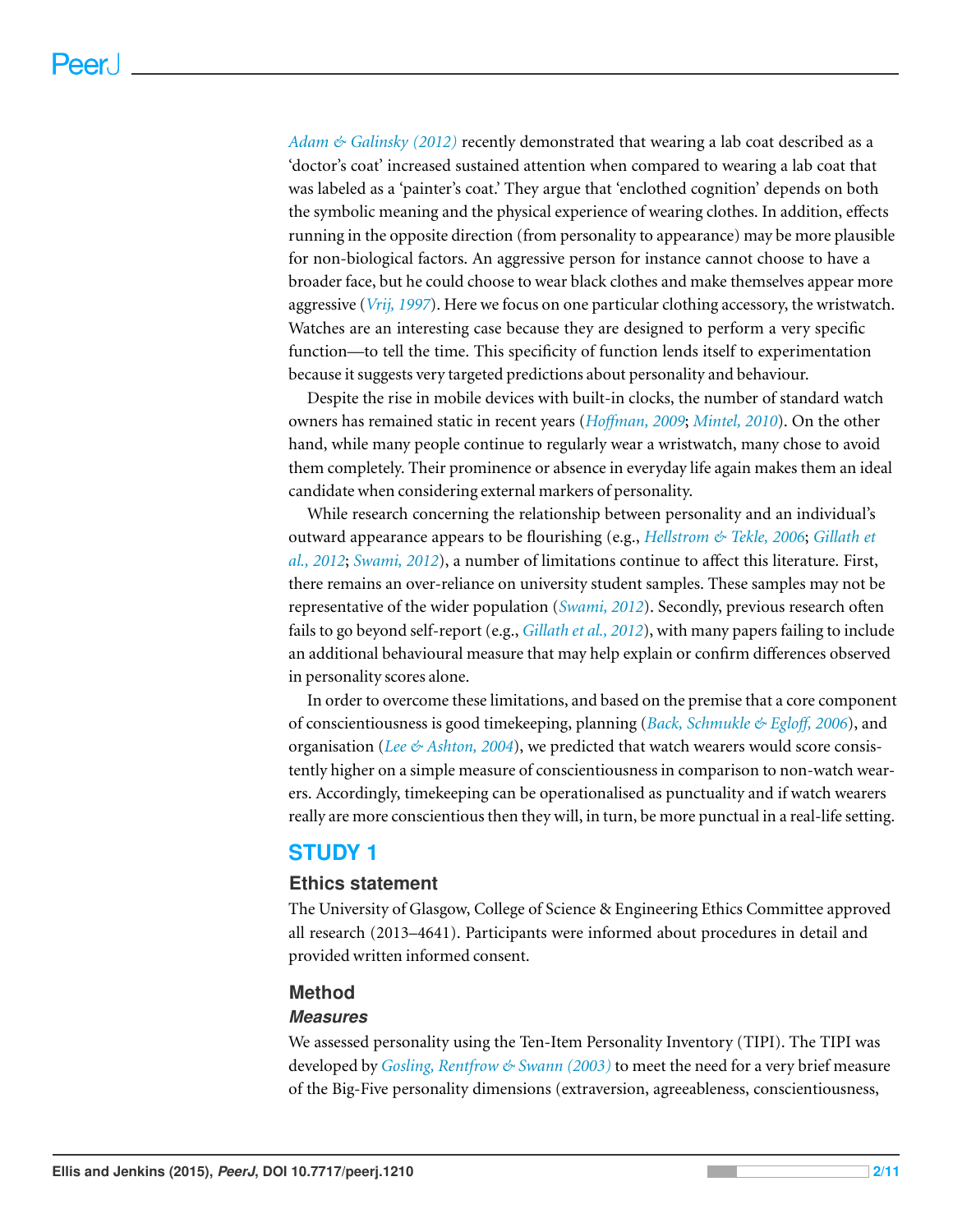#### <span id="page-2-1"></span>**Table 1 Personality differences between watch and non-watch wearers in an exploratory sample.**

#### Exploratory sample  $N = 112$

|                         |     | Watch      |                |                     |        |
|-------------------------|-----|------------|----------------|---------------------|--------|
|                         |     | <b>Yes</b> | N <sub>0</sub> |                     |        |
|                         | α   | $n = 53$   | $n = 59$       | t                   | d      |
| Extraversion            | .48 | 4.53(1.17) | 4.69(1.30)     | .67                 | $-.13$ |
| Agreeableness           | .13 | 4.49(1.32) | 4.73(.88)      | 1.13                | $-.22$ |
| Conscientiousness       | .63 | 5.35(1.54) | 4.31(1.24)     | $3.94$ <sup>*</sup> | .75    |
| Emotional stability     | .45 | 4.65(1.31) | 4.57(1.21)     | .35                 | .07    |
| Openness to experiences | .39 | 5.18(1.26) | 5.46(.98)      | 1.31                | $-.25$ |

**Notes.**

<span id="page-2-0"></span> $p < 0.05$ . Standard Deviations appear in parenthesis alongside means.

emotional stability and openness to experience). This measure was chosen due to its short nature, which allowed us to collect comparable data from both members of the public and students who had a limited amount of time to take part.

#### *Participants*

One hundred and twelve participants were recruited and included members of the public attending The British Science Festival in 2010 and students studying psychology at Glasgow or Lincoln Universities in the United Kingdom (62.5% female) who were waiting to take part in experiments. Their ages ranged from 17 to 54.

#### *Procedure*

Individuals approaching a psychology stand were asked if they wished to take part in a short study related to personality. If written consent was obtained, participants were required to fill out the TIPI. They were then asked whether or not they regularly wore a wristwatch. A regular watch wearer was defined as someone who wore a standard wristwatch, most of the time, for at least a year. Finally, all participants were thanked for their time and fully debriefed as to the true nature of the study.

#### *Results*

As expected, participants who identified themselves as regular watch wearers rated themselves as significantly more conscientious when compared with controls [\(Table 1\)](#page-2-1). We also observed that watch wearers scored lower in extraversion, agreeableness and openness, but higher on emotional stability. However, before conducting a further multivariate analysis, we next sought to replicate this finding in a larger confirmatory sample.

#### **STUDY 2**

We attempted to replicate the results from Study 1 in a large online sample who, after completing the TIPI were asked:

'*Do you regularly wear a watch?*'

Participants were recruited via numerous email shots and twitter advertisements. They also provided information about their age, gender, location, working habits and mobile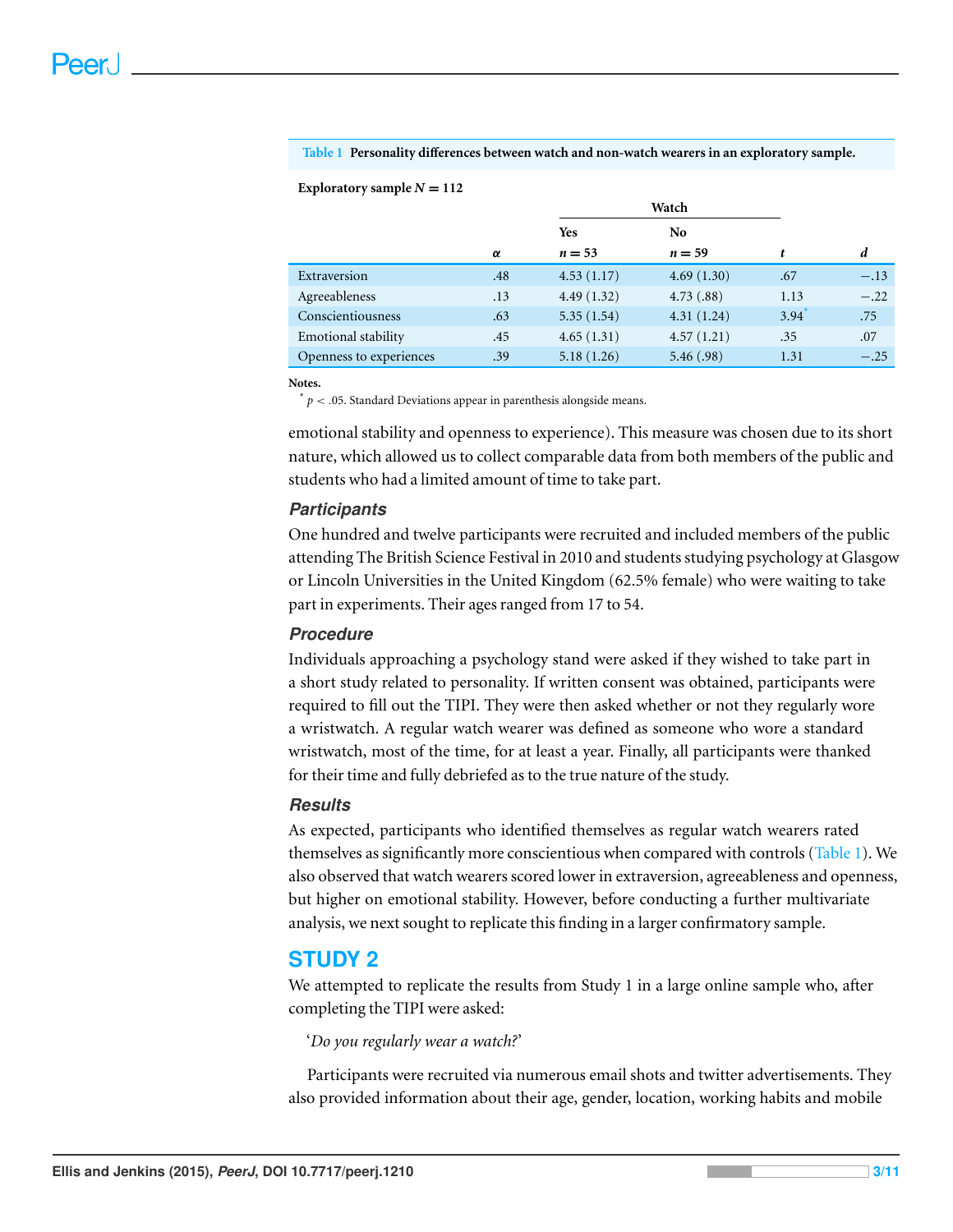phone ownership. In total, 638 participants took part (48.6% female). Modal age bands were 35–54 (36.4%) and 18–24 (30.5%); modal locations UK (60.8%), North America (13%). Regarding working habits, 49.7% confirmed that they worked a traditional Monday–Friday dayshift with the remainder working alternative hours (e.g., shifts, unemployed or students). Finally,  $45.5\%$  percent ( $N = 290$ ) identified themselves as being regular watch wearers.

#### **Preliminary analysis**

A preliminary analysis revealed no significant difference in the distribution of genders between the watch and non-watch groups  $(X^2 (1, N = 632) = 2.36, p = .124)$ . While 97.48% of our sample owned a mobile phone, we also observed that there was no significant difference in this distribution of phone ownership between watch and non-watch wearers  $(X^2(1, N = 635) = .803, p = .370)$ . Finally, there was no significant difference in the distribution of those who worked traditional or shift based work between watch and non-watch groups  $(X^2(1, N = 637) = .680, p = .410)$ .

#### **Replication of study 1**

An independent sample *t*-test again revealed significant differences in mean conscientiousness scores between watch and non-watch wearers [\(Table 2\)](#page-3-0). Further *t*-tests revealed no other significant personality differences between watch and non-watch wearers across the other four factors of personality  $[p]$ 's  $> .05$ ]. As observed in Study 1, however, we again observed similar trends whereby watch wearers scored lower in extraversion and openness in comparison to controls.

#### **Regression model**

In order to confirm that the personality differences reported above hold after controlling for additional factors, we entered age, gender and all five personality factors into a binary logistic model. This model confirms that wearing a watch remains a visible indicator for

<span id="page-3-0"></span>**Table 2 Personality differences between watch and non-watch wearers in a confirmatory sample.**

#### Confirmatory sample  $N = 638$

|                         |                       | Watch      |                |      |        |
|-------------------------|-----------------------|------------|----------------|------|--------|
|                         |                       | <b>Yes</b> | N <sub>0</sub> |      |        |
|                         | $\alpha^{\mathbf{a}}$ | $n = 290$  | $n = 348$      | t    | d      |
| Extraversion            | .77                   | 3.83(1.57) | 3.90(1.60)     | .55  | $-.04$ |
| Agreeableness           | .36                   | 4.71(1.20) | 4.64(1.22)     | .80  | .06    |
| Conscientiousness       | .58                   | 4.81(1.39) | 4.56(1.37)     | 2.21 | .18    |
| Emotional stability     | .66                   | 4.53(1.48) | 4.57(1.46)     | .33  | $-.03$ |
| Openness to experiences | .41                   | 5.14(1.15) | 5.32(1.15)     | 1.89 | $-.01$ |

**Notes.**

<span id="page-3-2"></span> $p < 0.05$ . Standard Deviations appear in parenthesis alongside means.

<span id="page-3-1"></span><sup>a</sup> The TIPI was intentionally designed to produce low coefficient alphas, which are themselves misleading when calculated on scales with a reduced number of items (*[Kline, 2000](#page-9-9)*; *[Wood & Hampson, 2005](#page-10-6)*). Our reported values compare favorably to the internal measures of consistency observed by *[Gosling, Rentfrow & Swann \(2003\)](#page-9-8)* during the scales initial development.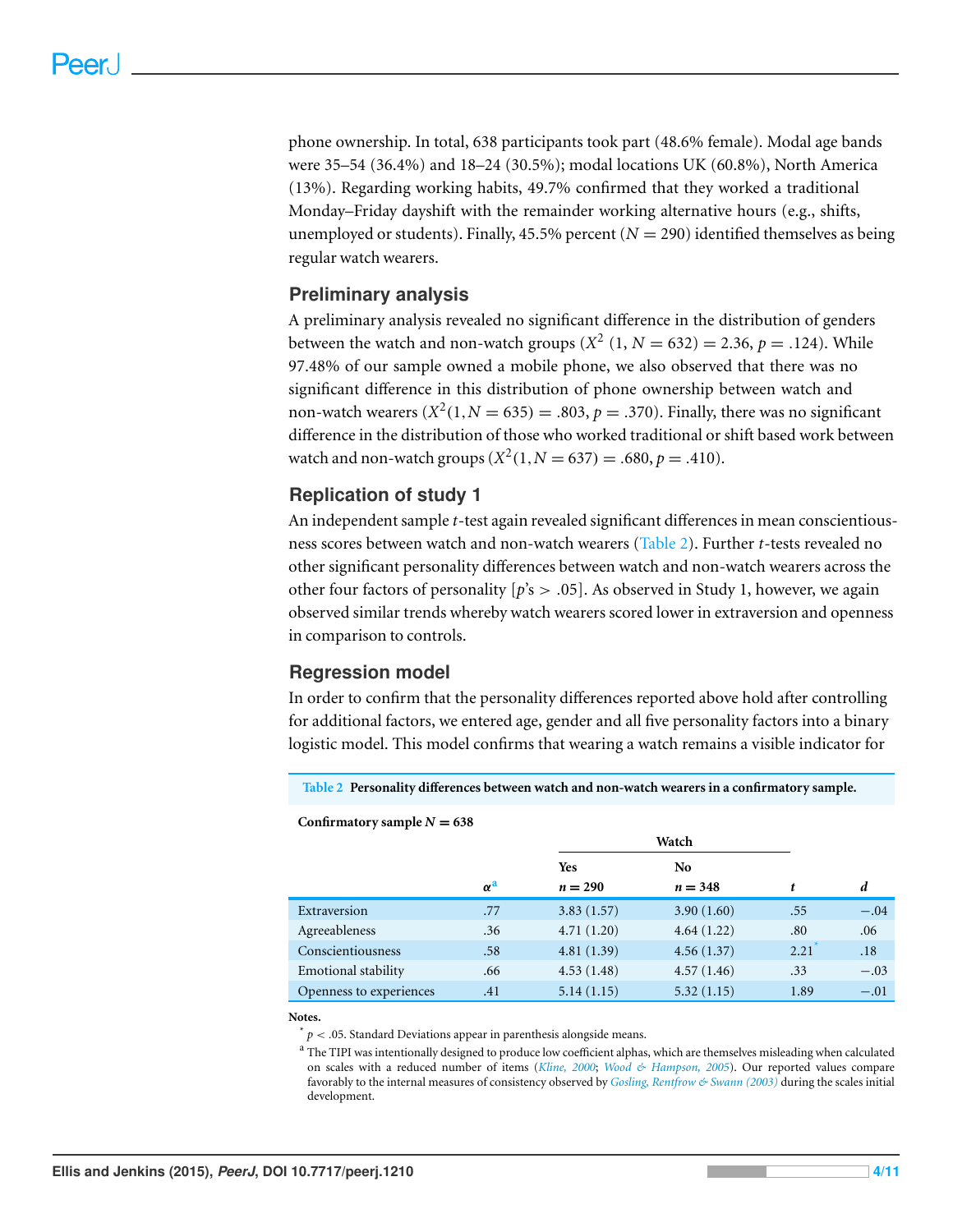conscientiousness even after controlling for gender and age [\(Table 3\)](#page-4-0). In other words, the odds of wearing a watch is significantly larger for a person who reports higher levels of conscientiousness (odds ratio  $= 1.147$ ).

#### **Multivariate analysis**

Personality is a multidimensional construct and effect sizes should also be considered in relation to the overall magnitude of differences observed between two groups. When groups differ along several variables at once, the overall between-group difference is not always accurately represented by *univariate* effect sizes in isolation. Therefore, *[Del](#page-9-10) [Giudice,](#page-9-10) [Booth](#page-9-10) [&](#page-9-10) [Irwing](#page-9-10) [\(2012\)](#page-9-10)* have argued that in order to aggregate differences across variables while also taking correlation patterns into account, it is necessary to computer a *multivariate* effect size. The Mahalanobis distance *D* metric allows for these comparisons and is given by the formula:

$$
D = \sqrt{d'S^{-1}d}
$$

where *d* is the vector of univariate standardised differences (Cohen's *d*) and *S* is the correlation matrix.

We calculated the multivariate generalisation (*D* measure) of personality differences in both samples, factoring in changes between the groups across all five factors of personality. When evaluated in this way, personality differences observed in both samples are considerably larger than some of the Cohen's *d* effect sizes in isolation. The resulting multivariate effect sizes were calculated as  $D = .69$  in the exploratory sample and  $D = .23$ in the confirmatory sample. While significant differences were observed in levels of conscientiousness between the two groups, the overall differences in personality are

<span id="page-4-0"></span>**T[a](#page-4-1)ble 3** Results from a binary logistic model  $(X^2(9, N = 617^a)) = 20.51, p = .015)$ . This controls for a number of other variables that may also predict watch wearing.

| <b>Variables</b>           | β       | S.E. | Wald  | Sig <sup>*</sup> | Exp $(\beta)$ |
|----------------------------|---------|------|-------|------------------|---------------|
| Gender                     | .243    | .182 | 1.781 | .182             | 1.276         |
| Age                        |         |      |       |                  |               |
| $18 - 24$                  |         |      | 9.254 | .026             |               |
| $25 - 34$                  | $-.348$ | .221 | 2.479 | .115             | .706          |
| $35 - 49$                  | .184    | .204 | .818  | .366             | 1.203         |
| $55+$                      | .617    | .409 | 2.269 | .132             | 1.853         |
| Personality                |         |      |       |                  |               |
| Extraversion               | .000    | .056 | .000  | .999             | 1.000         |
| Agreeableness              | .022    | .072 | .093  | .760             | 1.022         |
| Conscientiousness          | .137    | .062 | 4.837 | .028             | 1.147         |
| <b>Emotional stability</b> | .004    | .062 | .005  | .944             | 1.004         |
| Openness to experiences    | $-.113$ | .076 | 2.210 | .137             | .893          |

**Notes.**

<span id="page-4-1"></span> $A^a$  *N* = 617 (22 participants from the original sample did not confirm their age and/or gender).

<span id="page-4-2"></span>\* Significant p-values are highlighted in bold.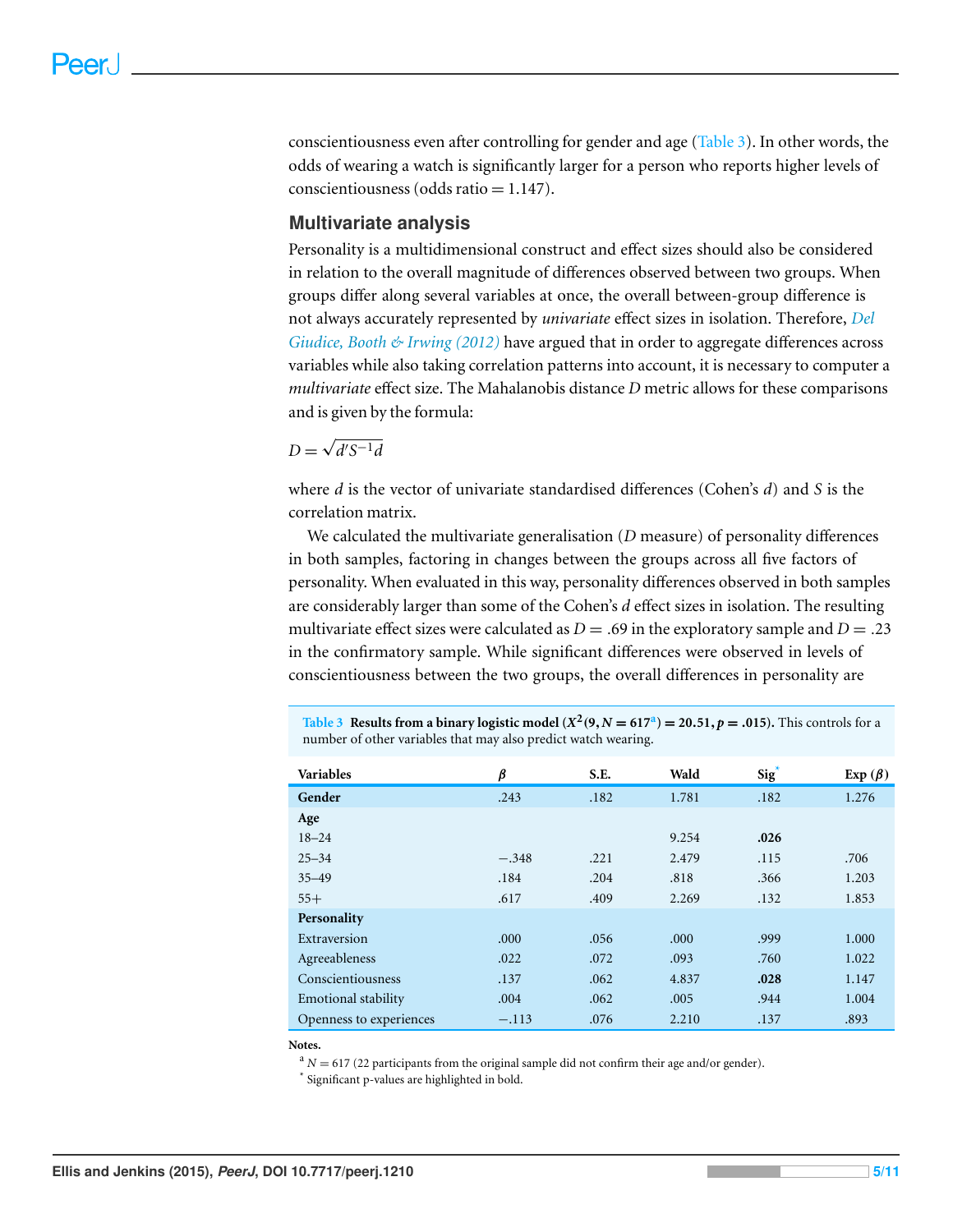not limited to a single personality factor. For example, in both samples watch wearers consistently produce lower extraversion and openness to experience scores.

## **STUDY 3**

The previous results lend strong support to the notion that people who choose to wear a watch also tend to rate themselves as more conscientious. While organisation is often considered as a lower-order facet score in many personality measures (e.g., as part of the HEXACO Personality Inventory; *[Lee](#page-9-7) [&](#page-9-7) [Ashton,](#page-9-7) [2004](#page-9-7)*), higher levels of conscientiousness alone correlate with improved punctuality (*[Back,](#page-9-6) [Schmukle](#page-9-6) [&](#page-9-6) [Eglo](#page-9-6)ff, [2006](#page-9-6)*). *[Ashton](#page-9-11) [\(1998\)](#page-9-11)* also observed that conscientiousness was negatively associated with self-reported lateness in the workplace. Our final study therefore sought to investigate if punctuality is also related to watch wearing.

#### **Method**

#### *Participants*

Ninety participants (29% male) who arrived to complete a separate experiment in the School of Psychology took part in this study. Their ages ranged from 17 to 48. All participants had previously visited the department on at least one previous occasion. This ensured that participant's were unlikely to become lost before an experiment was scheduled to start.

#### *Procedure*

Participants arriving at the School of Psychology for an unrelated experiment had their exact time of arrival recorded by the experimenter. Time of arrival was recorded as time-lag in minutes between the experiment appointment time and time of each participant's arrival. It was also noted whether they were a regular watch wearer.

#### *Results*

Participants who exceeded an early or late arrival time of  $\pm 15$  min were removed from the analysis ( $N = 5$ ) to ensure that data were normally distributed. On average, the remaining participants arrived 2.19 min before the appointed time (*SD* = 5.95). Mean punctuality scores (minutes late or early) were calculated for watch and non-watch wearers. A total of 34 watch wearers and 51 non-watch wearers arrival times were analysed [\(Fig. 1\)](#page-6-0).

An independent sample *t*-test demonstrated a reliable difference in punctuality with participants in the watch-wearing group arriving significantly earlier  $(M = 4.12)$ ,  $SD = 5.45$ ) in comparison to those who were not wearing a watch ( $M = .90$ ,  $SD = 5.96$ ),  $(t(83) = 2.52, p = .01; d = .55).$ 

## **GENERAL DISCUSSION**

Choosing to wear a watch appears to act as a social marker for an individual who is likely to be more conscientious. A further replication across a larger sample supports this conclusion. We also observed consistent multivariate differences in personality between the two groups with watch wearers showing lower levels of extraversion and openness. Finally,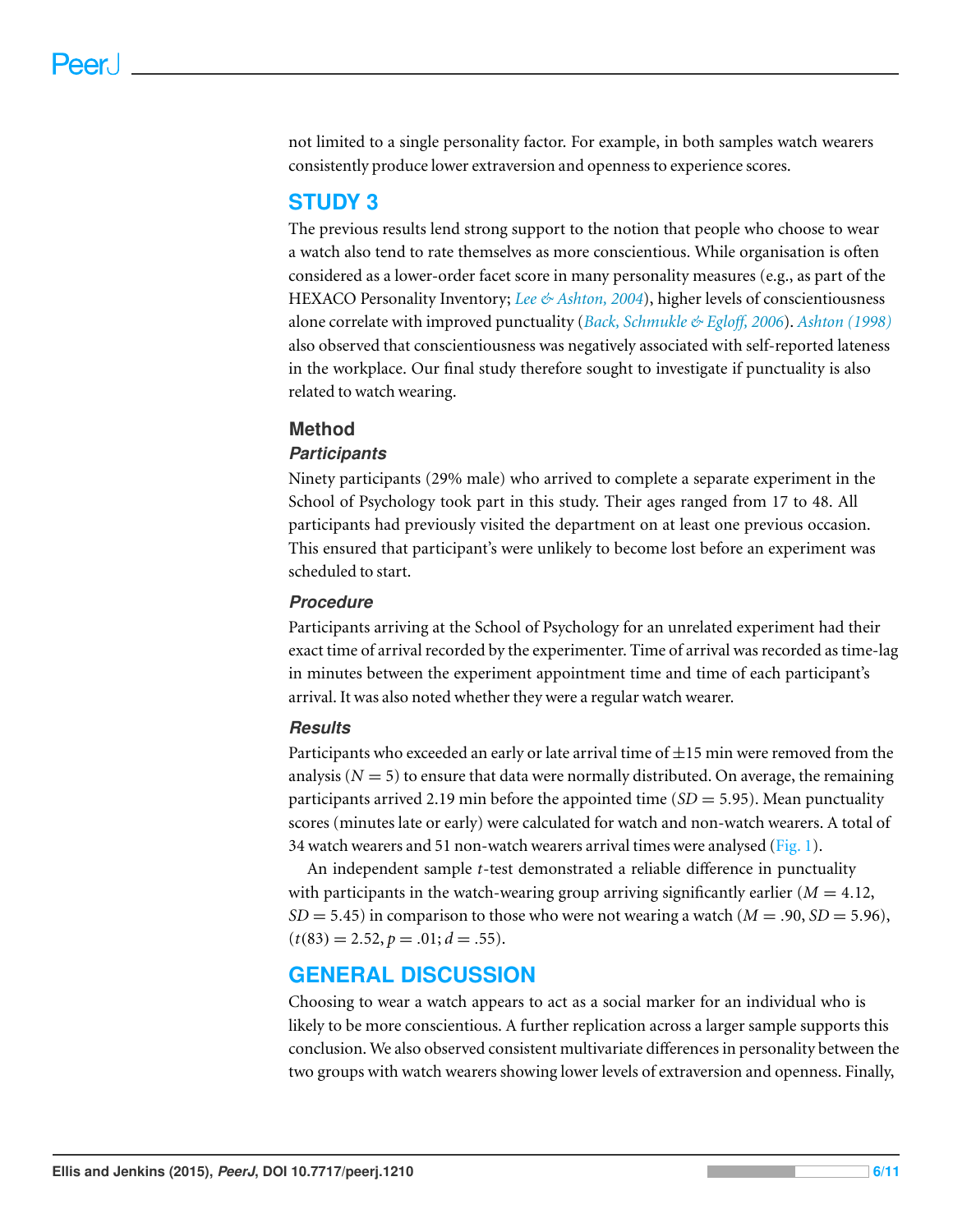<span id="page-6-0"></span>

watch wearers behave in way that is consistent with higher levels of conscientiousness by arriving at an appointment earlier than non-watch wearers.

While personality has previously been linked to time perception (e.g., *[Rammsayer,](#page-10-7) [1997](#page-10-7)*), this is the first study to link personality with the absence or presence of an everyday time cue. Higher levels of conscientiousness have previously been associated with increased levels of self-organisation in a variety of contexts and watch wearing may be an additional purchase decision that interacts with other related individual differences (*[Aaker,](#page-9-12) [1997](#page-9-12)*). Conscientiousness alone is made up of many sub-facets of personality and one of these may play a more important role in watch wearing than others (e.g., organisation, diligence and perfectionism; *[Lee](#page-9-7) [&](#page-9-7) [Ashton,](#page-9-7) [2004](#page-9-7)*).

These results could also be considered in the context of enclothed cognition, that is, the influence clothes or fashion accessories can have on a wearer's psychological processes. *[Adam](#page-9-3) [&](#page-9-3) [Galinsky](#page-9-3) [\(2012\)](#page-9-3)* propose that changes in cognition depend on both the symbolic meaning and physical experience of wearing different types of clothes, but this could also apply to wristwatches. As a fashion accessory, or expression of social status the act of wearing a watch may provide an additional, albeit implicit cognitive impact on wearers, which makes them more conscientious and better planners. In terms of punctuality specifically, appointment type may be an important factor to consider in future research, but these results are consistent with research demonstrating that personality is likely to be important when considering punctuality in isolation (*[Back,](#page-9-6) [Schmukle](#page-9-6) [&](#page-9-6) [Eglo](#page-9-6)ff, [2006](#page-9-6)*). Even if conscientious individuals are delayed, they will be dutiful enough to try to limit their lateness. In addition, our effect size relating to punctuality is far higher than previous correlations observed between conscientiousness and punctuality in a comparable sample by Back, Schmukle & Egloff and colleagues (*[2006](#page-9-6)*).

The standard watch remains technologically simple, but this simplicity explains why countless manufactures of smartwatches are attempting to capitalize on this specific form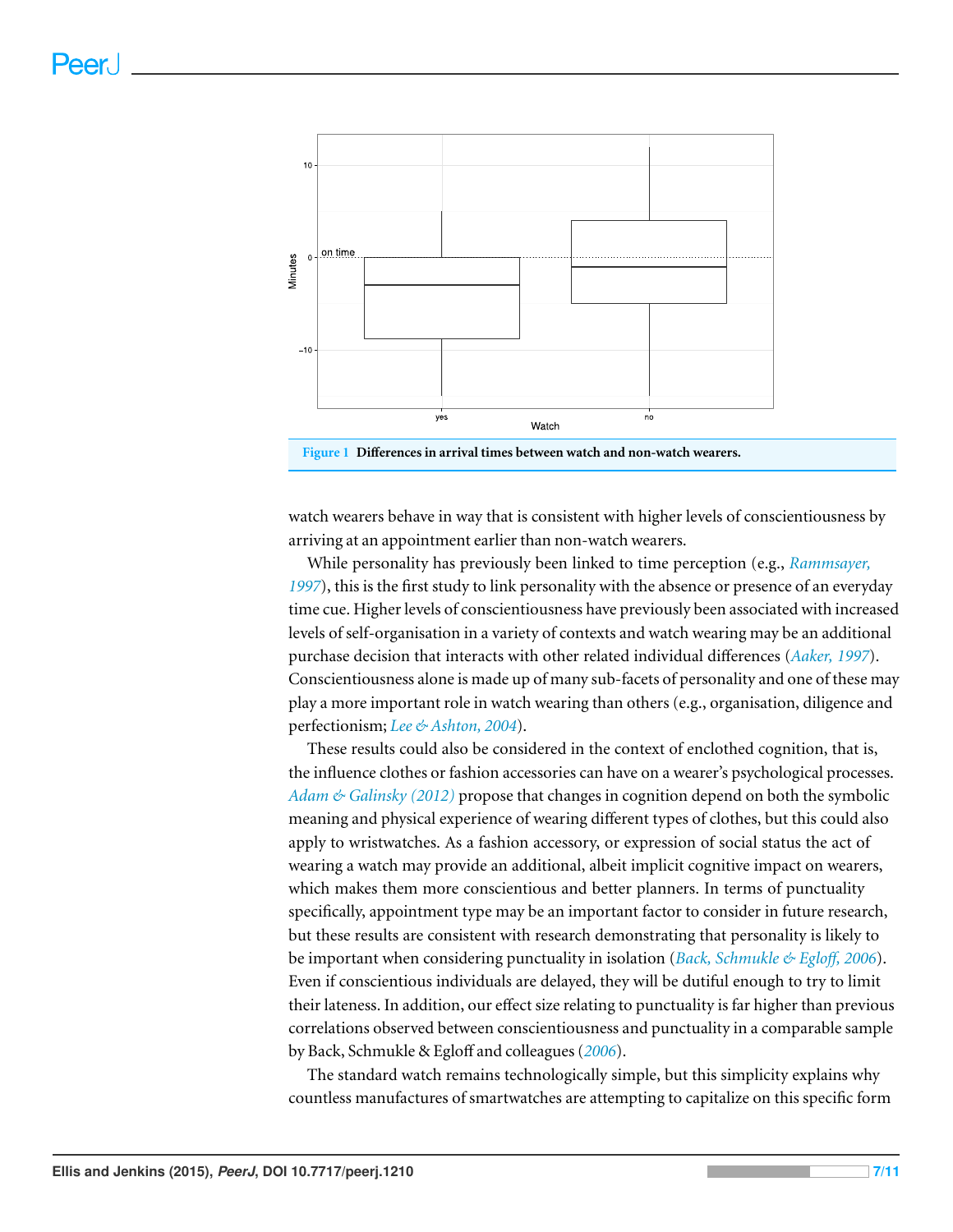factor (*[Fogg,](#page-9-13) [2009](#page-9-13)*). Such devices typically measure and provide additional feedback related to physical and physiological activity (e.g., heart rate). Interestingly, these devices are more likely to be purchased by those who already lead a healthy lifestyle (*[Swan,](#page-10-8) [2009](#page-10-8)*). The desire to own or wear a standard wristwatch may therefore be driven by higher levels of conscientiousness in the first instance. Alternatively, the decision to purchase a watch may simply be motivated by a desire to know the time, become more organised and in turn attempt to become more conscientious.

Could the act of wearing a watch make an individual healthier or more conscientious? At present, this line of enquiry only extends to more simplistic devices like pedometers, where feedback correlates with an increase in physical activity, but not beyond the duration of the original intervention (*[Bravata](#page-9-14) [et](#page-9-14) [al.,](#page-9-14) [2007](#page-9-14)*). While watch wearing and smartwatch ownership correlate with increased levels of conscientiousness and health promoting behaviours, the direction of these relationships remains unclear, but worthy of further investigation. This is particularly relevant given existing links between the accuracy of clocks and long-term health outcomes (*[Levine](#page-9-15) [&](#page-9-15) [Bartlett,](#page-9-15) [1984](#page-9-15)*; *[Levine](#page-10-9) [&](#page-10-9) [Norenzayan,](#page-10-9) [1999](#page-10-9)*).

Another future direction for this research would be to explore the effect that watch wearing can have on first impressions and consider the relationship between self and others' perceptions of watch wearing. How such a time cue could influence other evaluative judgments by prompting attributions remains unclear. One might predict that the presence of a watch would serve to help improve an individual's first impression in a specific social context for example, at a job interview (*[Chapplin](#page-9-16) [et](#page-9-16) [al.,](#page-9-16) [2000](#page-9-16)*; *[Dougherty,](#page-9-17) [Turban](#page-9-17) [&](#page-9-17) [Callender,](#page-9-17) [1994](#page-9-17)*).

One limitation which could be levelled at this study is that some participants may own a mobile phone, but not a standard watch, which may act as a confounder because they still have rapid access to the time. However, 100% of our exploratory sample and 97.5% in our second sample also owned a mobile phone so this is unlikely to have been an influencing factor. It is worth noting, however, that the effect size relating to differences in conscientiousness reduced considerably between our exploratory and confirmatory samples. While the effect size is reduced in our larger sample, small effects could have larger aggregated consequences. For example, the short nature of the personality measure chosen suggests that a larger effect may be observed if a more in-depth measure of personality was deployed, but this may have limited our sample size. For now, we simply wanted to demonstrate that our exploratory findings could be replicated in a further independent sample using an identical measure of personality.

A second limitation concerns the reasons behind watch ownership. While an alternative explanation might conclude that choosing to wear a watch is related to social status and not a desire to know the time, this argument does not chime with the consistency of our results reported here. This is particularly pertinent when considered alongside our behavioural measure. However, we cannot rule this additional explanation out completely.

In sum, wearing a device that tells the time on the wrist is likely to remain an important tool for the foreseeable future and to our knowledge this is the first study to demonstrate a link between watch wearing, personality and related behaviour (*[Anwar,](#page-9-18)*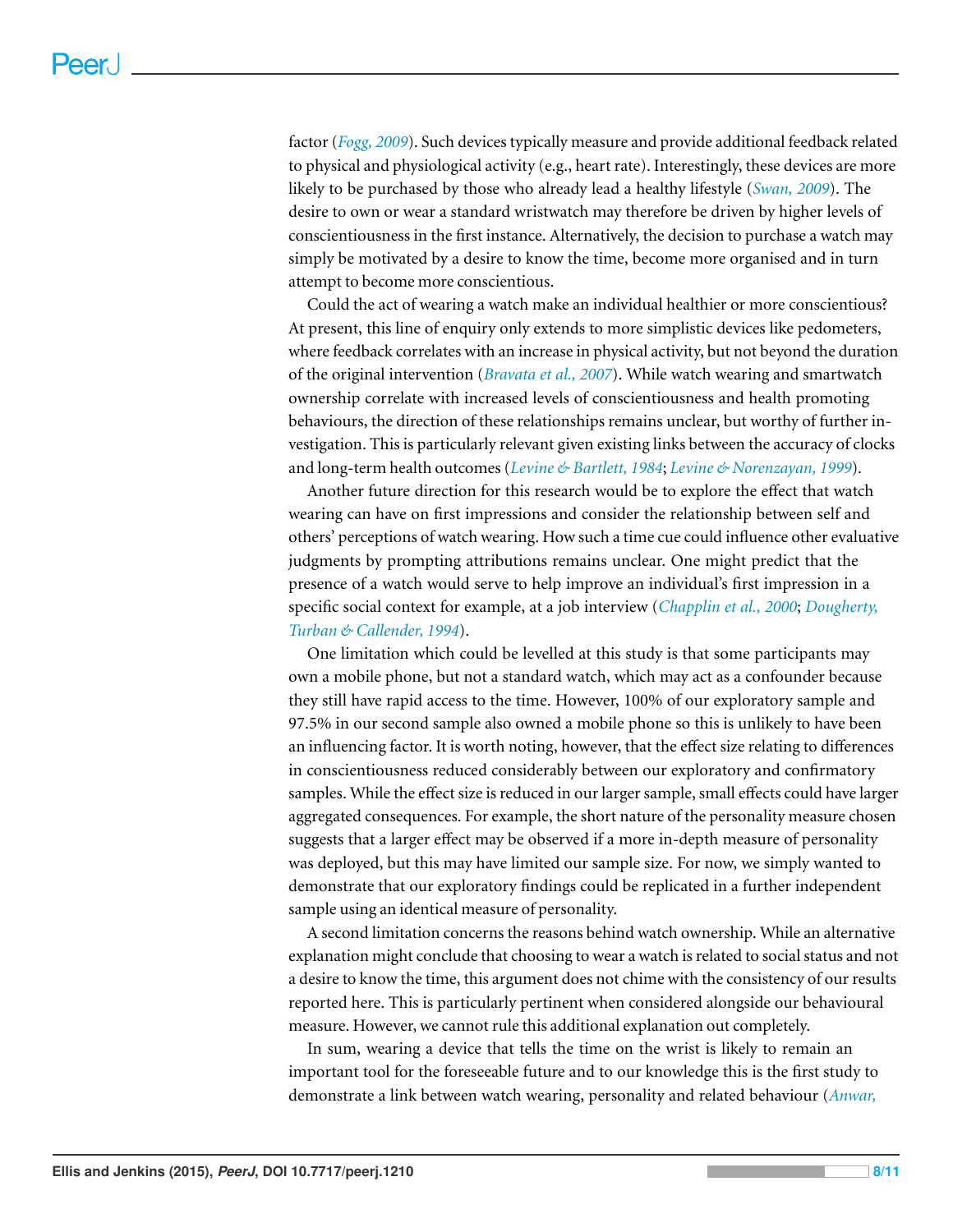*[2012](#page-9-18)*). Specifically, watch wearers from a variety of backgrounds elicit significantly higher levels of conscientiousness and lower levels of extraversion and openness. They also arrive earlier for appointments. From the present data, it is not clear whether being conscientious inclines a person to wear a watch, or whether wearing a watch makes a person more conscientious. Whichever the direction of the relationship, watch wearing is a valid external marker of both personality and associated behaviour.

# **ACKNOWLEDGEMENTS**

We thank Sally Andrews and Lukasz Piwek for helpful comments on an earlier version of this manuscript.

# <span id="page-8-0"></span>**ADDITIONAL INFORMATION AND DECLARATIONS**

#### **Funding**

This research was supported by an ESRC studentship to David Ellis (ES/G017271/1), and an ESRC research grant to Rob Jenkins (RES-060-25-0010). The funders had no role in study design, data collection and analysis, decision to publish, or preparation of the manuscript.

#### **Grant Disclosures**

The following grant information was disclosed by the authors: ESRC: ES/G017271/1, RES-060-25-0010.

#### **Competing Interests**

The authors declare there are no competing interests.

#### **Author Contributions**

- David A. Ellis conceived and designed the experiments, performed the experiments, analyzed the data, contributed reagents/materials/analysis tools, wrote the paper, prepared figures and/or tables, reviewed drafts of the paper.
- Rob Jenkins conceived and designed the experiments, contributed reagents/materials/analysis tools, wrote the paper, reviewed drafts of the paper.

#### **Human Ethics**

The following information was supplied relating to ethical approvals (i.e., approving body and any reference numbers):

The University of Glasgow, College of Science & Engineering Ethics Committee approved all research (2013-4641). Participants were informed about procedures in detail and provided written informed consent.

#### **Supplemental Information**

Supplemental information for this article can be found online at [http://dx.doi.org/](http://dx.doi.org/10.7717/peerj.1210#supplemental-information) [10.7717/peerj.1210#supplemental-information.](http://dx.doi.org/10.7717/peerj.1210#supplemental-information)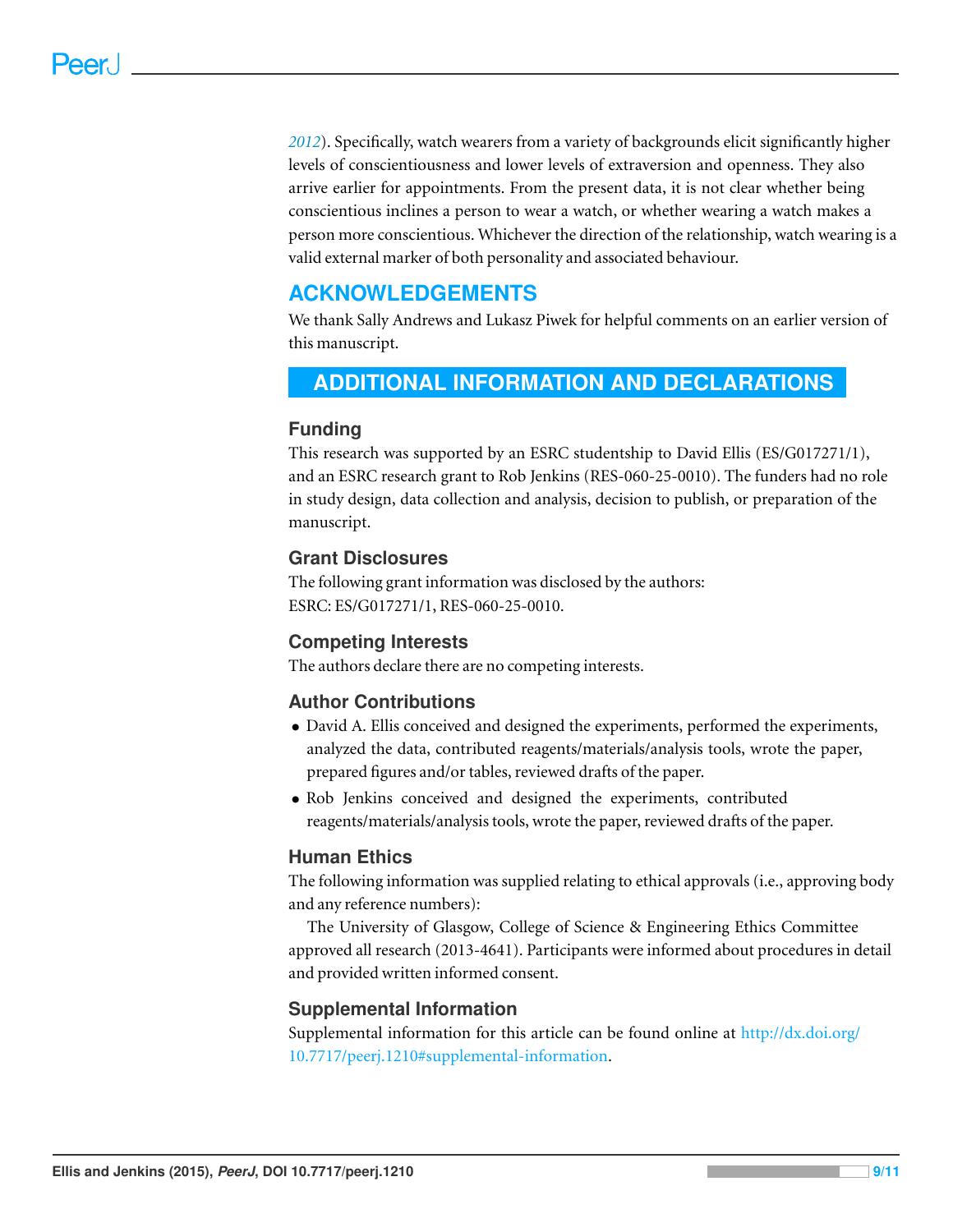#### **REFERENCES**

- <span id="page-9-12"></span>**Aaker JL. 1997.** Dimensions of brand personality. *Journal of Marketing Research* **34(3)**:347–356 DOI [10.2307/3151897.](http://dx.doi.org/10.2307/3151897)
- <span id="page-9-3"></span>**Adam H, Galinsky AD. 2012.** Enclothed cognition. *Journal of Experimental Social Psychology* **48(4)**:918–925 DOI [10.1016/j.jesp.2012.02.008.](http://dx.doi.org/10.1016/j.jesp.2012.02.008)
- <span id="page-9-18"></span>**Anwar ST. 2012.** Selling time: swatch group and the global watch industry. *Thunderbird International Business Review* **54(5)**:747–762 DOI [10.1002/tie.21497.](http://dx.doi.org/10.1002/tie.21497)
- <span id="page-9-11"></span>**Ashton MC. 1998.** Personality and job performance: the importance of narrow traits. *Journal of Organizational Behavior* **19(3)**:289–303 DOI [10.1002/\(SICI\)1099-1379\(199805\)19:3](http://dx.doi.org/10.1002/(SICI)1099-1379(199805)19:3%3C289::AID-JOB841%3E3.0.CO;2-C)<289::AID-JOB841>3.0.CO;2-C.
- <span id="page-9-6"></span>**Back MD, Schmukle SC, Egloff B. 2006.** Who is late and who is early? Big five personality factors and punctuality in attending psychological experiments. *Journal of Research in Personality* **40**:841–848 DOI [10.1016/j.jrp.2005.11.003.](http://dx.doi.org/10.1016/j.jrp.2005.11.003)
- <span id="page-9-1"></span>**Borkenau P. 1991.** Evidence of a correlation between wearing glasses and personality. *Personality and Individual Differences* **12(11)**:1125–1128 DOI [10.1016/0191-8869\(91\)90074-L.](http://dx.doi.org/10.1016/0191-8869(91)90074-L)
- <span id="page-9-14"></span>**Bravata DM, Smith-Spangler C, Sundaram V, Gienger AL, Lin N, Lewis R, Stave CD, Olkin I, Sirard JR. 2007.** Using pedometers to increase physical activity and improve health: a systematic review. *Journal of the American Medical Association* **298(19)**:2296–2304 DOI [10.1001/jama.298.19.2296.](http://dx.doi.org/10.1001/jama.298.19.2296)
- <span id="page-9-0"></span>Carré JM, McCormick CM. 2008. In your face: facial metrics predict aggressive behaviour in the laboratory and in varsity and professional hockey players. *Proceedings of the Royal Society of London B: Biological Sciences* **275(1651)**:2651–2656 DOI [10.1098/rspb.2008.0873.](http://dx.doi.org/10.1098/rspb.2008.0873)
- <span id="page-9-16"></span>**Chapplin WF, Phillips JB, Brown JD, Clanton NR, Stein JI. 2000.** Handshaking, gender, personality, and first impressions. *Journal of Personality and Social Psychology* **79(1)**:110–117 DOI [10.1037/0022-3514.79.1.110.](http://dx.doi.org/10.1037/0022-3514.79.1.110)
- <span id="page-9-10"></span>**Del Giudice M, Booth T, Irwing P. 2012.** The distance between mars and venus: measuring global sex differences in personality. *PLoS ONE* **7(1)**:e29265 DOI [10.1371/journal.pone.0029265.](http://dx.doi.org/10.1371/journal.pone.0029265)
- <span id="page-9-17"></span>**Dougherty TW, Turban DB, Callender JC. 1994.** Confirming first impressions in the employment interview: a field study of interviewer behavior. *Journal of Applied Psychology* **79(5)**:659–665 DOI [10.1037/0021-9010.79.5.659.](http://dx.doi.org/10.1037/0021-9010.79.5.659)
- <span id="page-9-13"></span>**Fogg BJ. 2009.** A behavior model for persuasive design. In: *Proceedings of the 4th international conference on persuasive technology*. New York: ACM, p. 40.
- <span id="page-9-5"></span>**Gillath O, Bahns AJ, Ge F, Crandall CS. 2012.** Shoes as a source of first impressions. *Journal of Research in Personality* **46(4)**:423–430 DOI [10.1016/j.jrp.2012.04.003.](http://dx.doi.org/10.1016/j.jrp.2012.04.003)
- <span id="page-9-8"></span>**Gosling SD, Rentfrow PJ, Swann Jr WB. 2003.** A very brief measure of the big five personality domains. *Journal of Research in Personality* **37**:504–528 DOI [10.1016/S0092-6566\(03\)00046-1.](http://dx.doi.org/10.1016/S0092-6566(03)00046-1)
- <span id="page-9-2"></span>**Hellstrom A, Tekle J. 2006.** Person perception through facial photographs: effects of glasses, hair and beard on judgments of occupation and personal qualities. *European Journal of Social Psychology* **24(6)**:693–705 DOI [10.1002/ejsp.2420240606.](http://dx.doi.org/10.1002/ejsp.2420240606)
- <span id="page-9-4"></span>**Hoffman E. 2009.** *Time*. London: Profile Books.
- <span id="page-9-9"></span>**Kline P. 2000.** *Handbook of psychological testing*. London: Routledge.
- <span id="page-9-7"></span>**Lee K, Ashton MC. 2004.** Psychometric properties of the HEXACO Personality Inventory. *Multivariate Behavioral Research* **39(2)**:329–358 DOI [10.1207/s15327906mbr3902](http://dx.doi.org/10.1207/s15327906mbr3902_8) 8.
- <span id="page-9-15"></span>**Levine RV, Bartlett K. 1984.** Pace of life, punctuality, and coronary heart disease in six countries. *Journal of Cross-Cultural Psychology* **15(2)**:233–255 DOI [10.1177/0022002184015002009.](http://dx.doi.org/10.1177/0022002184015002009)